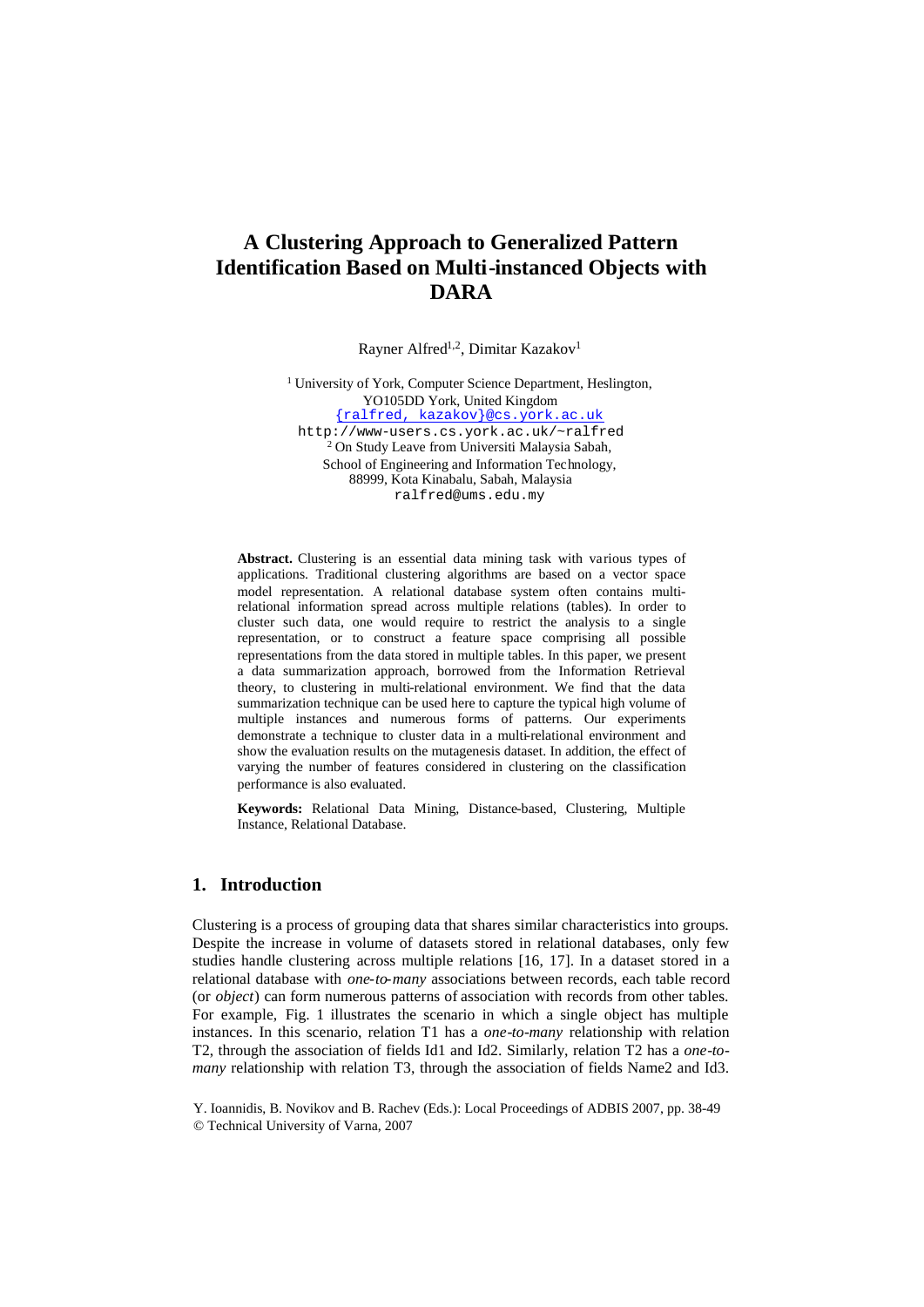For instance, object Id1=1 with class label A, will have a set of instances,  $instance(id1 = 1) = \{(X, 111), (X, 112), (X, 113), (Z, 117)\}.$ 



**Fig. 1** A dataset stored in a relational database with two levels of *one-to-many* relationship.

Clustering in a multi-relational environment has been studied in Relational Distance-Based Clustering (RDBC) [16,17]. Clustering [12,13] is an unsupervised learning technique, that is, it can operate on unannotated data. However, it can be used as the first step of a supervised learning tool. For instance, a dataset split into classes can be clustered (without making use of the class labels) and then associations between clusters and classes learned using one of many supervised learning tools. This is the case in RDBC, where the role of this tool is performed by a decision tree learner. The approach proposed in this paper, follows the same strategy, combining a novel clustering technique (described in Section 3) with C4.5.

In RDBC, the similarity between two objects is defined on the basis of the tuples that can be joined to each of them. In this way, each of the two objects is expanded into a set of records, and the two sets are compared as follows: for each record in one set, the closest match in the other set is found, and their distance added. The distance between two such records is measured in the usual ways, comparing each pair of attributes in turn, depending on the types of attributes involved, e.g., as differences of numerical values, or a Hamming distance in the case of categorical values. However, the RDBC process of computing the distance between two objects is very expensive, since the process compares repeatedly components of first-order instances where each comparison is eventually reduced to a propositional comparison of elementary features. In addition to that, the RDBC approach only considers the minimum distance measured between instances to differentiate two objects and may not generate good clustering results, which leads to less meaningful clustering results. RDBC approach is also not able to generate interpretable rules. In our approach to clustering in a multi-relational environment, we consider all instances of an object when the distance between two objects is computed. By clustering objects with multiple instances, objects with the same characteristics are grouped together and objects with different characteristics are separated into different groups. Traditional clustering algorithms are based on one representation space, usually a vector space. However, in a relational database system, multiple instances in a non-target table exist for each object in the target table, due to the *one-to-many* association between multiple instances and the object. To cluster multiple-instance data using the established methods would require to restrict the analysis to a single representation or to construct a feature space comprising all representations.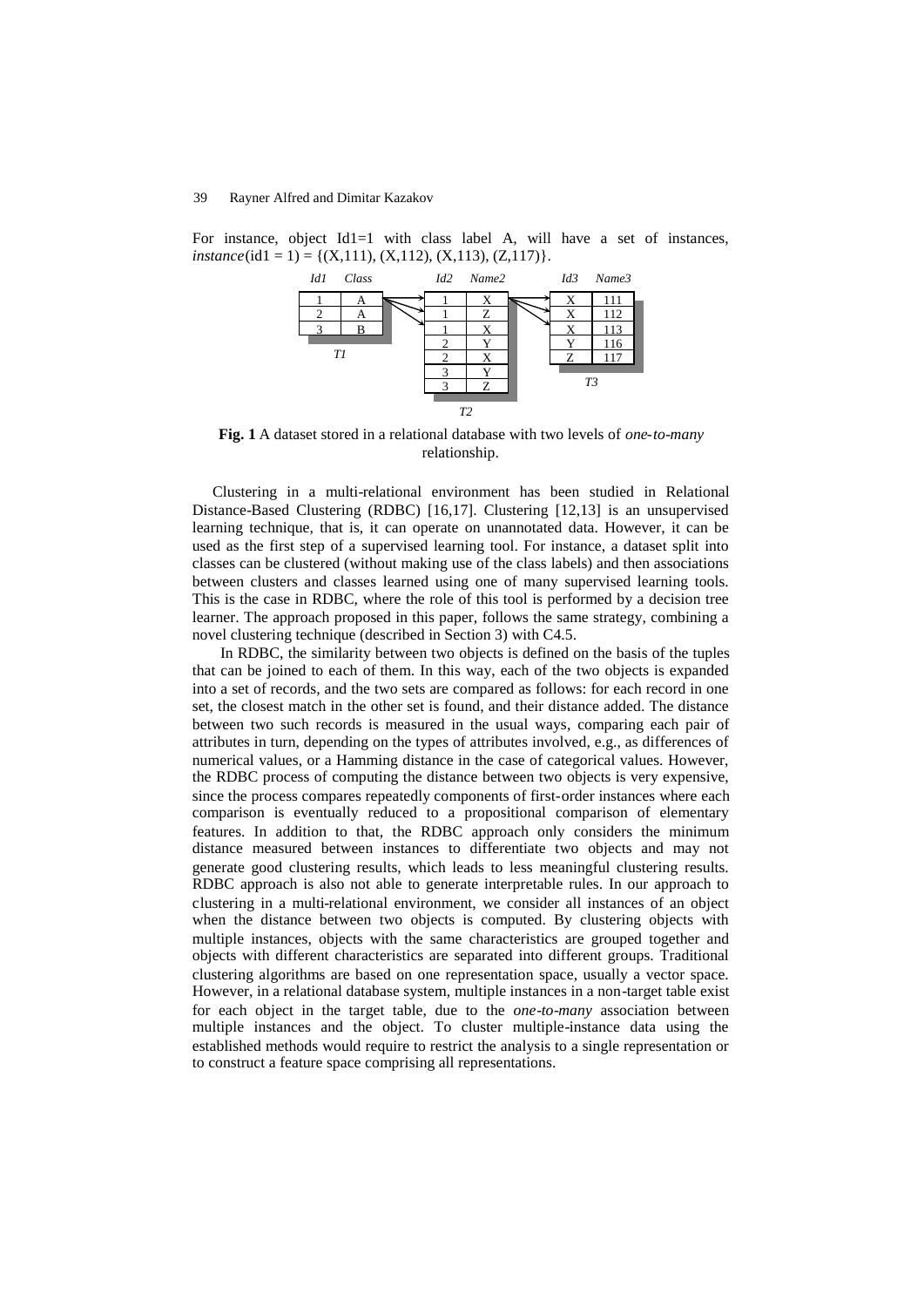In this paper, we present a data summarization approach, borrowed from the information retrieval theory, to cluster such multi-instance data. We propose a technique that considers all available instances of an object for clustering and we show the evaluation results on the mutagenesis dataset. In addition, the effect of the number of relevant features on the classification performance is also evaluated. The rest of the paper is organized as follows. In Section 2, we present related work on data mining in a multi-relational environment. Section 3 formalizes the problem and introduces our new pre-processing method for the purposes of clustering, called Dynamic Aggregation of Relational Attributes (DARA) [18, 19]. Section 4 provides the experimental evaluation and the last section summarizes the paper and presents some ideas for future research.

# **2. Learning in a Multi-Relational Environment**

The most popular approach to supervised learning in a multi-relational environment is *relational learning*. Relational learning is not a new research area, and has a long history. Muggleton et al. [1] introduce the concept of Inductive Logic Programming (ILP) and its theory, methods and implementations in learning multi-relational domains. ILP methods learn a set of existentially quantified first-order Horn clauses that can be applied as a classifier [9, 11]. In a relational learner based on logic-based propositionalization [2], instead of searching the first-order hypothesis space directly, one uses a transformation module to compute a large number of propositional features and then uses a propositional learner.

Variants of relational learning include distance-based methods [6, 7]. The central idea of distance-based methods is that it is possible to compute the mutual distance [7] for each pair of objects. Relational Instance-Based Learning (RIBL) algorithms extend the idea of instance based learning to relational learning [7]. Instance-based learning (IBL) algorithms [5] are very popular and a well studied choice [3] for propositional learning problems. Probabilistic Relational Models (PRMs) [14] provide another approach to relational data mining that is grounded in a sound statistical framework. In PRMs, a model is introduced that specifies, for each attributes of an object, its (probabilistic) dependence on other attributes of that object and on attributes of related objects. Propescul et al. [15] proposed a combined approach called Structural Logistic Regression (SLR) that combines relational and statistical learning.

Data stored in a multi-relational environment can be considered as multiple instances of an object stored in the target table. As a result, learning multiple instances can be applied in learning data in a multi-relational environment. In multiinstance (MI) learning, instances are organized into bags that are labeled for training, instead of individual instances. Multiple instance learners assume that all instances, in a bag labeled negative, are negative and at least one instance in a bag labeled positive is positive. Several approaches have been designed to solve the multiple instance learning. Dietterich et al. [4] described an algorithm to learn axis-parallel rectangles (APRs) from MI data. Maron et al. introduced a framework called Diverse Density to learn Gaussian concepts [25]. Another approach using lazy learning has been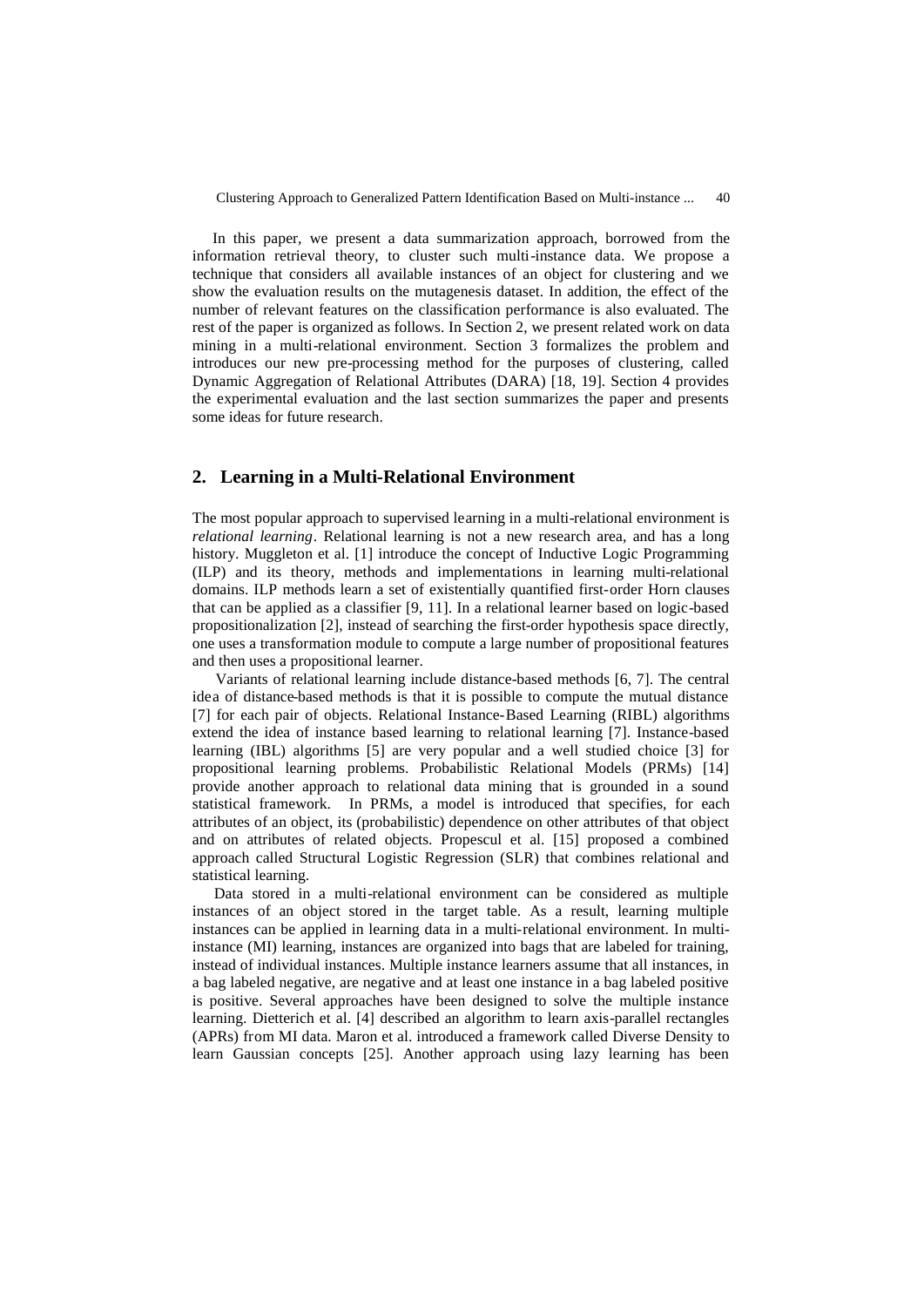investigated in this context as well [23]. Unlike the former approaches, a framework for learning rules from multiple data was introduced by Chevaleyre et al. [24]. Most of the approaches [23, 4, 25] are not able to generate interpretable rule sets or decision trees.

In Relational Distance-Based Clustering (RDBC) [16,17], the similarity between two objects are defined based on tuples joinable with them. The distance measure uses the idea of computing distances by recursively comparing the components of first-orders instances, in which it is highly expensive if we have many tables. In addition to that, RDBC approach only considers the minimum distance measured between instances to differentiate two objects and may not generate good clustering results, which leads to less meaningful clustering results. RDBC approach is also not able to generate interpretable rules. In our approach, we transform the data representation in a multi-relational environment into a vector space model (explained in Section 3) suitable or applicable to clustering operation. By clustering them, we could group bags with multiple instances that have similar characteristics that can be extracted, as an interpretable rule to describe the cluster's behaviors.

### 3. **Multi-Relational Setting and DARA**

#### 3.1. The Multi-Relational Setting

Let *DB* be a database consisting of *n* objects. Let  $R := \{R_1, \ldots, R_m\}$  be the set of different representations existing for objects in *DB* and each object may have zero or more than one representation of each  $R_i$ , such that  $|R_i| \geq 0$ , where  $i = 1,...,m$ . Each object  $O_i \n\in DB$ , where  $i = 1,...,n$  can be described by maximally *m* different representations with each representation has its frequency,

 $O_i := \{R_i(O_i): |R_i(O_i)|: |Ob(R_i)|, ..., R_m(O_i): |R_m(O_i)|: |Ob(R_m)|\}$ ,

with  $R_j$ ( $O_i$ ) represents the *j*-th representation in the *i*-th object and  $|R_j$ ( $O_i$ ) represents the frequency of the *j*-th representation in the *i*-th object, and finally  $|Ob(R_i)|$ represents the frequency of object with *j-*th representation. If all different representations exist for  $O_i$ , then the total different representations for  $O_i$  is  $|O_i| = m$ else  $|O_i|$  < m.

In relational instance-based learning, the distance measures are defined based on the attribute's type [6] and the distance between two objects is based on the minimum distance between pair of instances from the two objects. In our approach, we apply the vector-space model [8] to represent each object. In this model, each object  $O_i$  is considered as a vector in the representation-space. In particular, we employed the *rfiof* term weighting model borrowed from [8], where in which each object  $O_i$ ,  $i =$ 1,…,*n* can be represented as

 $(rf_1 \cdot \log(n/\sigma f_1), rf_2 \cdot \log(n/\sigma f_2), \ldots, rf_m \cdot \log(n/\sigma f_m)),$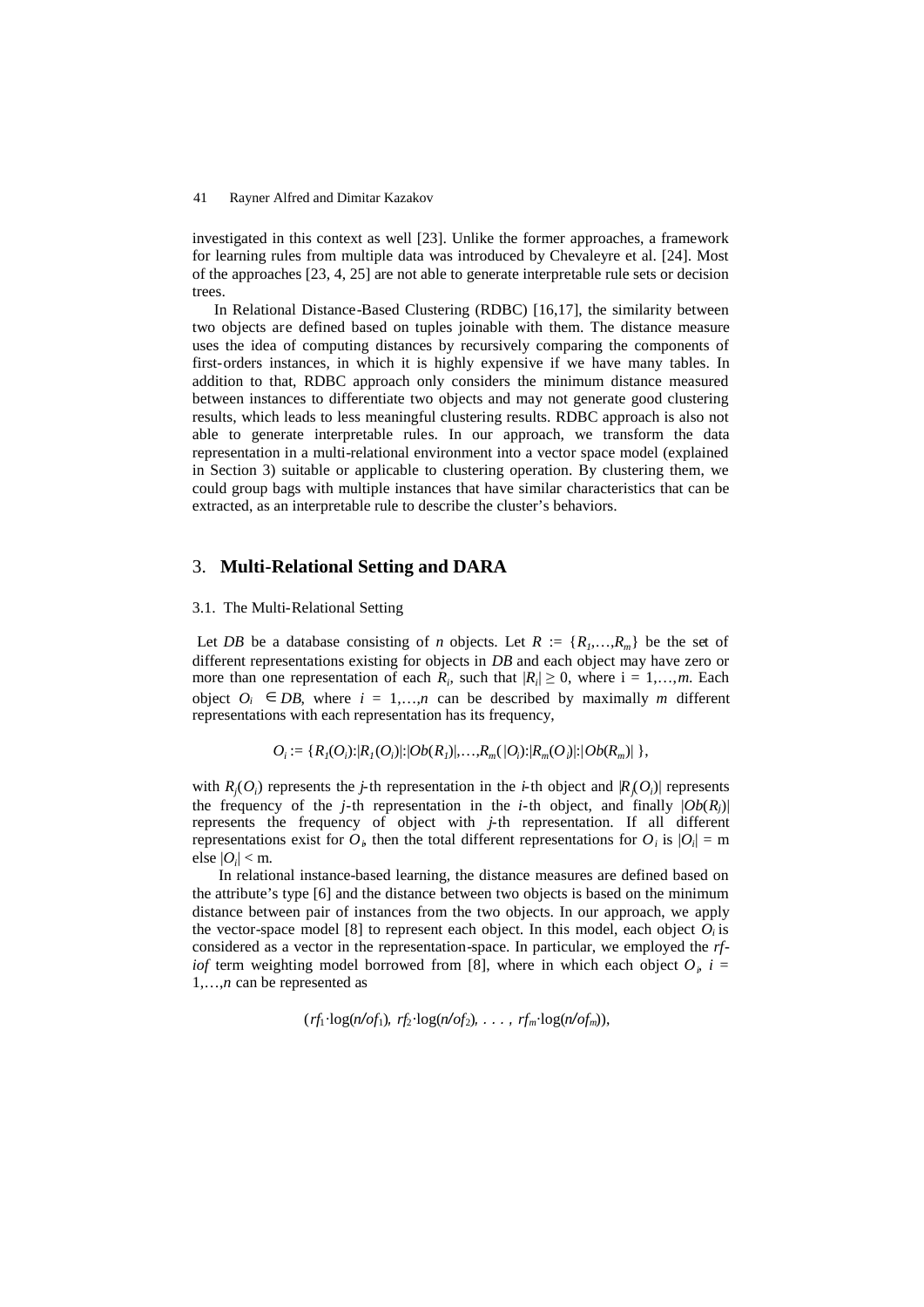where  $rf_i$  is the frequency of the *j*-th representation in the object,  $of_i$  is the number of objects that contain the *j-*th representation and *n* is the number of objects. To account for objects of different lengths, the length of each object vector is normalized so that it is of unit length ( $||o_{rfio}||= 1$ ), that is each object is a vector on the unit hypersphere. In this experiment, we will assume that the vector representation for each object has been weighted using *rf-iof* and it has been normalized so that it is of unit length. In the vector-space model, the cosine similarity is the most commonly used method to compute the similarity between two objects  $O_i$  and  $O_j$ ,  $\text{sim}(O_i, O_j)$ , which is defined as  $cos(O_i, O_j) = O_i O_j/(||O_i|| \cdot ||O_j||)$ . The cosine formula can be simplified to  $cos(O_i, O_j) =$  $O_i O_j$ , when the record vectors are of unit length. This measure becomes one if the records are identical, and zero if there is nothing in common between them. The idea of our approach is to transform the data representation for all objects in a multirelational environment into a vector space model and find the similarity distance measures for all objects to cluster them. These objects then are grouped based on the similarity of their characteristics, taking into account all possible representations and the frequency of each representation for all objects. For instance, from Fig. 1 we have *O<sup>1</sup>* = {(X,111):2:2, (X,112):2:2, (X,113):2:2, (Z,117):1:2}, *O<sup>2</sup>* = {(X,111):1:2,  $(X, 112):1:2, (X, 113):1:2, (Y, 116):1:2$  and  $O_3 = \{(Y, 116):1:2, (Z, 117):1:2\}$ , and the feature vectors for  $O<sub>1</sub>$ ,  $O<sub>2</sub>$  and  $O<sub>3</sub>$  based on these instances, {(X,111), (X,112), (X,113), (Z,117), (Y,116)}, are shown below,

$$
O_1 = (2 \cdot \log(3/2), 2 \cdot \log(3/2), 2 \cdot \log(3/2), 1 \cdot \log(3/2), 0 \cdot \log(3/2))
$$
  
= (0.35, 0.35, 0.35, 0.18, 0.00)  

$$
O_2 = (1 \cdot \log(3/2), 1 \cdot \log(3/2), 1 \cdot \log(3/2), 0 \cdot \log(3/2), 1 \cdot \log(3/2))
$$
  
= (0.18, 0.18, 0.18, 0.00, 0.18)  

$$
O_3 = (0 \cdot \log(3/2), 0 \cdot \log(3/2), 0 \cdot \log(3/2), 1 \cdot \log(3/2), 1 \cdot \log(3/2))
$$
  
= (0.00, 0.00, 0.00, 0.18, 0.18)

Then, the similarity measure of two objects can be computed by using the cosine distance, where the values for  $cos(O_1, O_2)$ ,  $cos(O_1, O_3)$  and  $cos(O_2, O_3)$  are as follows;

$$
cos(O1, O2) = \frac{(0.35 * 0.18) + (0.35 * 0.18) + (0.35 * 0.18) + (0.18 * 0.00) + (0.00 * 0.18)}{\sqrt{(0.35^2 + 0.35^2 + 0.35^2 + 0.18^2)^* (0.18^2 + 0.18^2 + 0.18^2 + 0.18^2)}}
$$
  
\n
$$
cos(O1, O3) = \frac{(0.35 * 0.00) + (0.35 * 0.00) + (0.35 * 0.00) + (0.18 * 0.18) + (0.00 * 0.18)}{\sqrt{(0.35^2 + 0.35^2 + 0.35^2 + 0.18^2)^* (0.18^2)}}
$$
  
\n
$$
cos(O2, O3) = \frac{(0.18 * 0.00) + (0.18 * 0.00) + (0.18 * 0.00) + (0.00 * 0.18) + (0.18 * 0.18)}{\sqrt{(0.18^2 + 0.18^2 + 0.18^2 + 0.18^2 + 0.18^2 + 0.18^2)^* (0.18^2 + 0.18^2)}}
$$
  
\n= 0.50

For cosine distance, the bigger the value is the smaller the distance. So we can conclude that object  $O<sub>I</sub>$  is more similar to object  $O<sub>2</sub>$  than to object  $O<sub>3</sub>$ .

#### 3.2. Dynamic Aggregation of Relational Attributes (DARA)

In relational database, records are stored separately in different tables and they are associated through the matching of primary and foreign keys. With a high degree of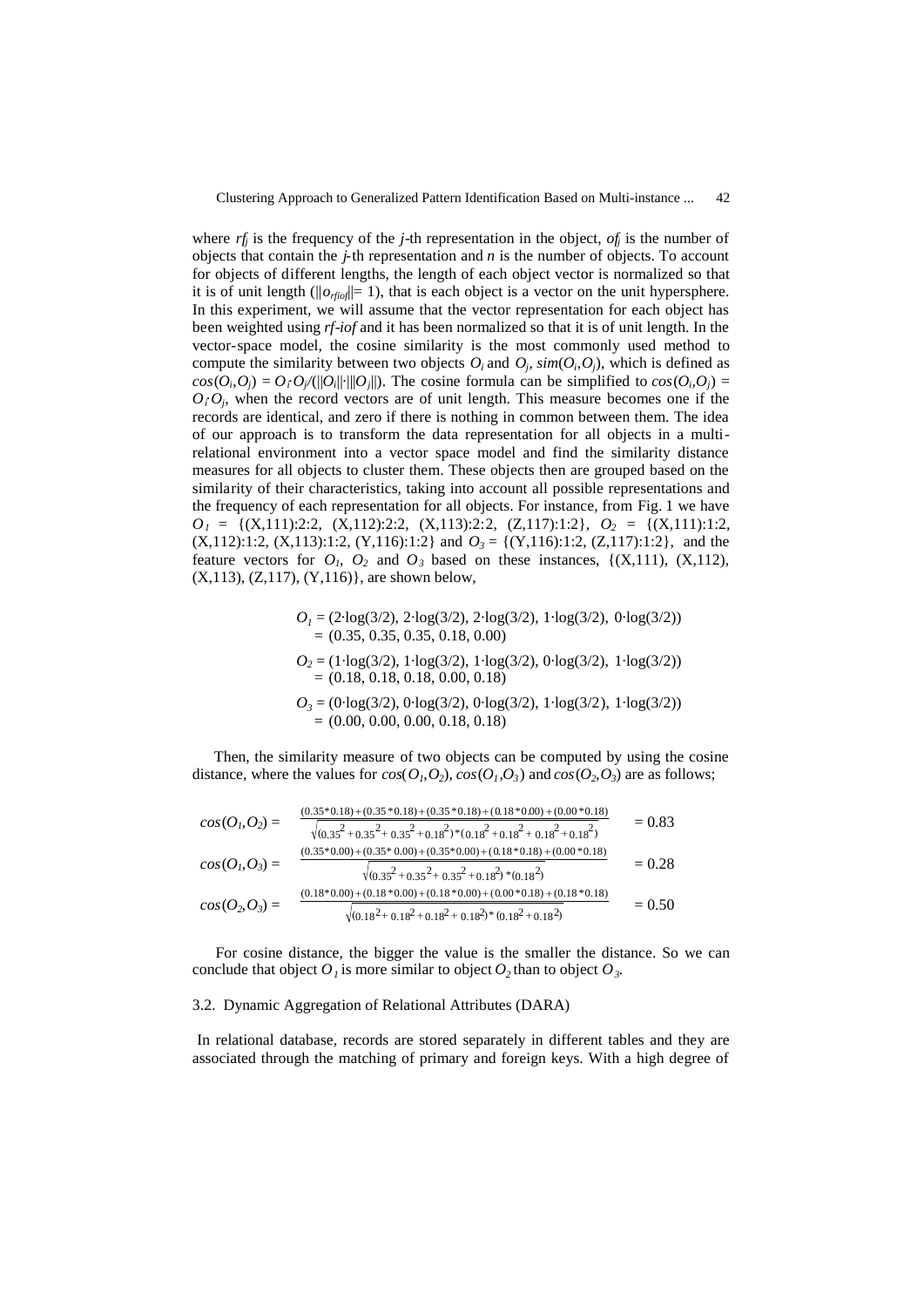*one-to-many* association, a single record, *O*, stored in a main table is associated with a large volume of records stored in another table. In our algorithm called the Dynamic Aggregation of Relational Attributes (DARA), we convert the data representation from a relational model into a vector space model.

Let *O* denotes a set of *m* records stored in the target table and let *R* denotes a set of *n* records  $(T_1, T_2, T_3, \ldots, T_n)$  stored in the non-target table. Let  $R_i$  is in the subset of  $R$ ,  $R_i \in R$ , and is associated with a single record  $O_a$  stored in the target table,  $O_a \in O$ . Thus, the association of these records can be described as  $O_a \rightarrow R_i$ . Since a record can be characterized based on the bag of term/records that are associated with it, we use the vector space model to cluster these records, as described in the work of Salton *et al.* [8]. In vector space model, a record is represented as a vector or 'bag of terms', i.e., by the terms it contains and their frequency, regardless of their order. These terms are encoded and represent instances stored in the non-target table referred by a record stored in the target table. The non-target table may have a single attribute or multiple attributes and the process of encoding the terms is as follows;

#### Case I: *Non-target table with a single attribute*

- Step 1) Compute the cardinality of the attribute's domain in the non-target table. For continuous values, discretizes them and take the number of bins as the cardinality of the attribute's domain
- Step 2) To encode values, find the appropriate number of bits, *n*, that can represent different values for the attribute's domain, where  $2^{n-1} < |$ Attribute's Domain $| \leq 2^n$ . For example, if a city's attribute has 5 different values (London, New York, Chicago, Paris, Kuala Lumpur), then we just need 3 ( $5 < 2<sup>3</sup>$ ) bits to represent each of those value (001, 010, 011, 100, 101).
- Step 3) Each encoded term will be added to the bag of terms that describes the characteristics of the record associated with them.

#### Case II: *Non-target table with multiple attributes*

- Step 1) Repeat step 1) and step 2) in Case I, for all attributes
- Step 2) For each instance of a record stored in the non-target table, concatenate *p*number of columns' values, where *p* is less than or equal to the total number of attributes. For example, let  $F = (F_1, F_2, F_3, \ldots, F_k)$  denotes *k* attributes in the nontarget table. Let  $dom(F_i)$  denotes the domain of the *i*-th attribute. So, we can have instances of record in the non-target table with these values ( $F_{1,a}$ ,  $F_{2,b}$ ,  $F_{3,a}$ ,  $F_{4,d}$ ,...,  $F_{k,l,b}, F_{k,n}$ , where  $a \in dom(F_l), b \in dom(F_2), c \in dom(F_3), d \in dom(F_4),..., b$  $d \text{ dom}(F_{k-1}), n \in \text{dom}(F_k)$ . If  $p = 1$ , we have  $1: F_{1a}$ ,  $2: F_{2,b}$ ,  $3: F_{3,c}$ ,  $4: F_{4,d}, \ldots, k-1: F_{k-1}$ *1,b,*  $k: F_{k,n}$  as the produced terms. If  $p = 2$ , then we have  $1: F_{1,a}F_{2,b}$ ,  $2: F_{3,c}F_{4,d}$ ,...  $(k/2):F_{k-1,b}F_{k,n}$  (provided we have even number of fields). Finally, if we have  $p = k$ , then we have  $1: F_{1,a}F_{2,b}F_{3,c}F_{4,d}...F_{k+l,b}F_{kn}$  as a single term produced. We concatenate a number in front of the binary number to indicate the memberships of values to their attributes. For instance, if we have  $p = 1$ , we have  $1: F_{1a}$ ,  $2: F_{2b}$ , 3: $F_{3,c}$ , 4: $F_{4,d}$ ,...,  $k-l: F_{k,l,b}$ ,  $k: F_{k,n}$ , where  $i: F_{j,k}$ , refers to the *i*-th instance of *j*-th attribute and  $a \in dom(F_j)$ .
- Step 3) For each encoded term, add this term to the bag of terms that describes the characteristics of a record associated with it.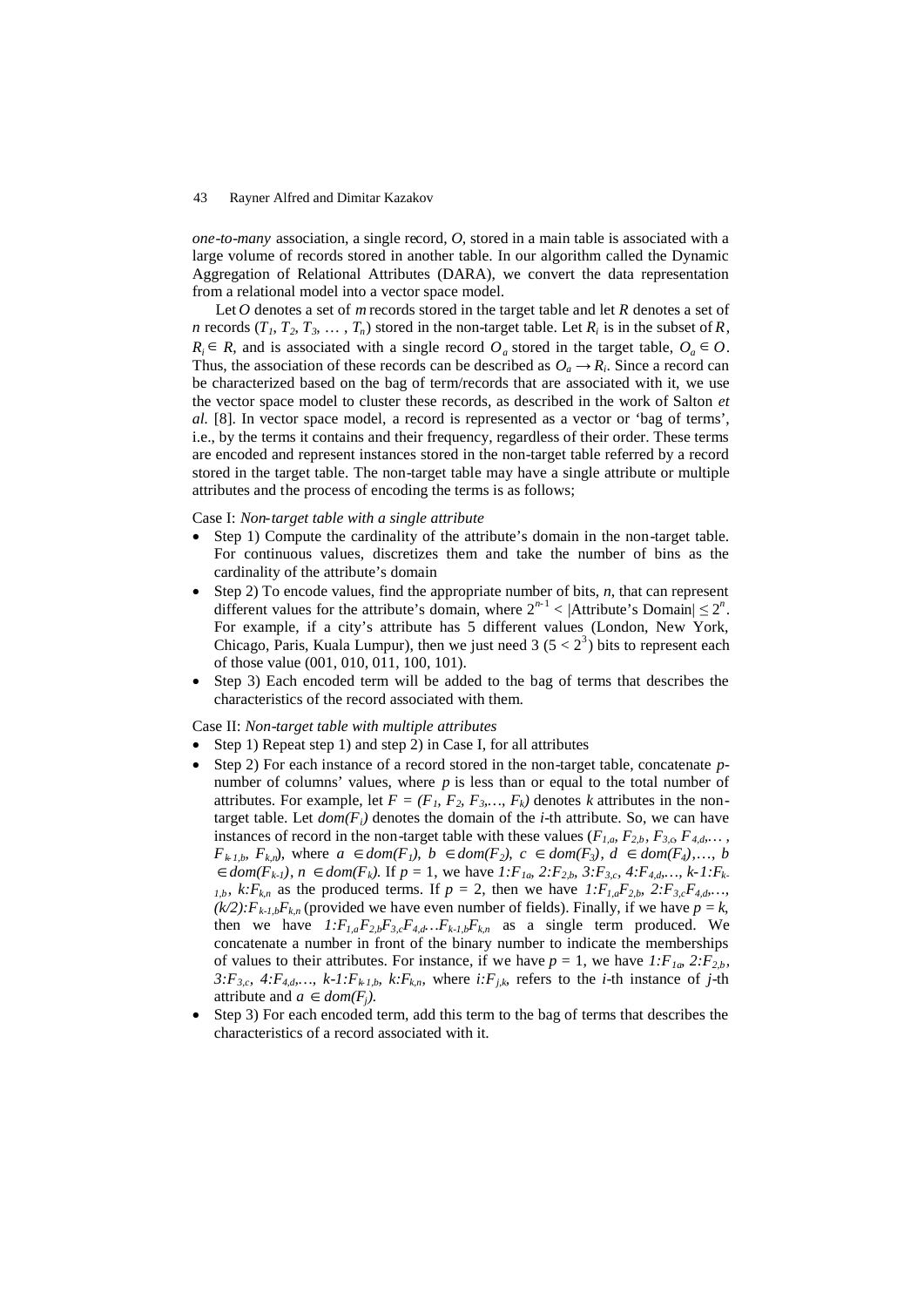Clustering Approach to Generalized Pattern Identification Based on Multi-instance ... 44

For example, from our previous example, we have the cardinality of *Name2* in *T2* as 3, the cardinality of *Name3* in *T3* as 5. Thus we require 2 digits of binary number to represent the domain of *Name2* in *T2* (01 for X, 10 for Z and 11 for Y), and 3 digits of binary number to represent the domain of for *Name3* in *T3* (001 for 111, 010 for 112, 011 for 113, 100 for 116 and 101 for 117). As a result, when we have  $p = 1$ , then we have

> *O<sup>1</sup>* = {1:01, 2:001, 1:01, 2:010, 1:01, 2:011, 1:10, 2:101}, *O<sup>2</sup>* = {1:01, 2:001, 1:01, 2:010, 1:01, 2:011, 1:11, 2:100} and *O<sup>3</sup>* = {1:11, 2:101, 1:10, 2:101}.

And if we have  $p = 2$ , then we have

*O<sup>1</sup>* = {1:01001, 1:01010, 1:01011, 1:10101}, *O<sup>2</sup>* = {1:01001, 1:01010, 1:01011, 1:11100} and *O<sup>3</sup>* = {1:11101, 1:10101}.

The encoding process to transform relational datasets into data represented in a vector-space model has been implemented in DARA [18,19]. Given this data representation, we can use clustering techniques [12,13] to cluster them, as a means of aggregating them. DARA algorithm simply assigns each record in the target table with the cluster number. Each cluster then can generate more information by looking at the most frequent patterns that describe each cluster.

# **4. Experimental Evaluations**

In this experiment, we employ an algorithm, called DARA that converts the dataset representation in relational model into a space vector model and use a distanced-based method to group objects with multiple representations occurrence. With DARA algorithm, all representations of two objects are taken into consideration in measuring the similarity measure between these two objects. The DARA algorithm can also be seen as an aggregation function for multiple instances of an object, and is coupled with the C4.5 classifier (J48 in WEKA) [20], as an induction algorithm that is run on the DARA's transformed data representation. We then evaluate the effectiveness of each data transformation with respect to C4.5. The C4.5 learning algorithm [21] is a state-of-the-art top-down method for inducing decision trees. All experiments with DARA and C4.5 were performed using a *leave-one-out* cross validation estimation with different values of  $p$ , where  $p$  denotes the number of attributes being concatenated. We chose well-known dataset, Mutagenesis [22].

The mutagenesis data [22] describes 188 molecules falling in two classes, m*utagenic* (active) and *non-mutagenic* (inactive); 125 of these molecules are mutagenic. The description consists of the atoms and bonds that make up the compound. Thus, a molecule is described by listing its atoms *atom(AtomID, Element, Type, Charge)*, and the bonds *bond(Atom1, Atom2, BondType)* between atoms. In this experiment, we use three different sets of background knowledge: B1, B2 and B3.

 B1: The atoms in the molecule are given, as well as the bonds between them; the type of each bond is given as well as the element and type of each atom. The table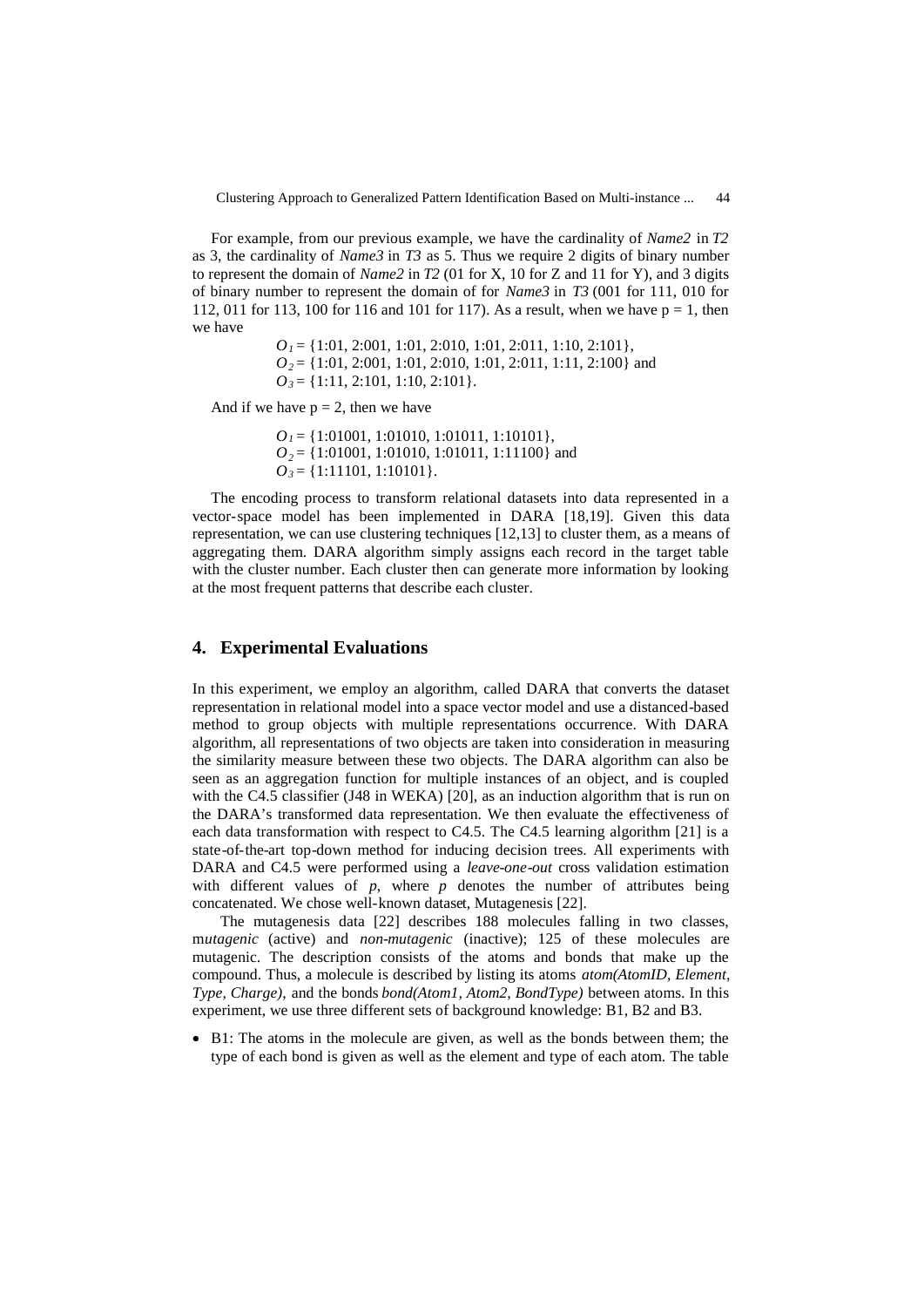for B1 has the schema *Molecule(ID, ATOM1, ATOM2, TYPE ATOM1, TYPE\_ATOM2, BOND\_TYPE)*, where each molecule is described over several rows, listing all pairs of atoms with a bond, and the type of each atom, and the type of bond between them.

- B2: Continuous values about the charge of atoms are added to all data in B1.
- B3: Two continuous values describing each molecule are added to all data in B2. These values are the log of compound's octanol/water partition coefficient (*logP*) and energy of the compound's lowest unoccupied molecular orbital (*<sup>Є</sup> LUMO*).

In B1, there are five attributes that describe an individual molecule, namely *first atom*, *second atom*, *first element's type*, *second element's type* and *bondtype*. There are typically several records for each molecule. We performed a *leave-one-out* cross validation estimation using the C4.5 classifier for  $p = 1, 2, 3, 4, 5$  as we have a total of five attributes for dataset B1. Table 1 shows that the predictive accuracy of the decision tree learned is the highest when *p* is 2 or 5. When we have  $p = 2$ , the attributes used for clustering are the following 3 compounds: [*first atom*, *second atom*], [*first element's type*, *second element's type*], and [*bondtype*]. When *p =* 5, the only attribute used is: [*first atom*, *second atom*, *first element's type*, *second element's type*, *bondtype*].

Table 1. Performance of C4.5 on Mutagenesis datasets B1, B2 and B3

| Datasets $p \t 1 \t 2 \t 3 \t 4 \t 5$ |  |  | 6 7 |                                              |  |
|---------------------------------------|--|--|-----|----------------------------------------------|--|
| - B1 -                                |  |  |     | 80.9 81.4 77.7 78.8 81.2 - - -               |  |
| B2                                    |  |  |     | 79.5 80.0 81.2 80.3 82.8 81.8 79.5 - -       |  |
| R3                                    |  |  |     | 79.5 81.6 79.1 82.7 80.2 79.1 79.0 82.7 78.6 |  |

A test using the correlation-based feature selection (CFS in WEKA) function [20] provides a possible explanation of these results. We find that the two attributes, *first element's type* and *second element's type*, are highly correlated with the class membership, yet uncorrelated with each other. This means that an attribute combining these two would be relevant to the learning task and split the instance space in a suitable manner. The data contains this composite attribute when  $p = 2$ , 4 and 5, but not for the cases of  $p = 1$  and 3.

In B2, two attributes are added into B1, which are the charges of both atoms. We performed a *leave-one-out* cross validation estimation using the C4.5 classifier for  $p \in \{1, ..., 7\}$ , as we now have a total of seven attributes for dataset B2. With additional two more attributes, we have a higher prediction accuracy of the decision tree when  $p = 5$ , compared to learning from B1 when  $p = 5$ , as shown in Table 1 and Fig. 2. When p = 5, we have two compound attributes, [*first atom*, *second atom*, *first element's type*, *second element's type*, *bondtype*], and [*first element's charge*, *second element's charge*]. Fig. 2 shows that the a drop in performance when  $p = 1$ , 2 and 7. In contrast, we have higher prediction accuracy when  $p = 5$ . We have shown above that in the case of B1, the attributes*first element's type* and *second element's type* are highly correlated with the class membership. For B2, we have used the same technique to find that the *first element's charge* and the *second element's charge* are also highly correlated with the class membership, yet uncorrelated with each other.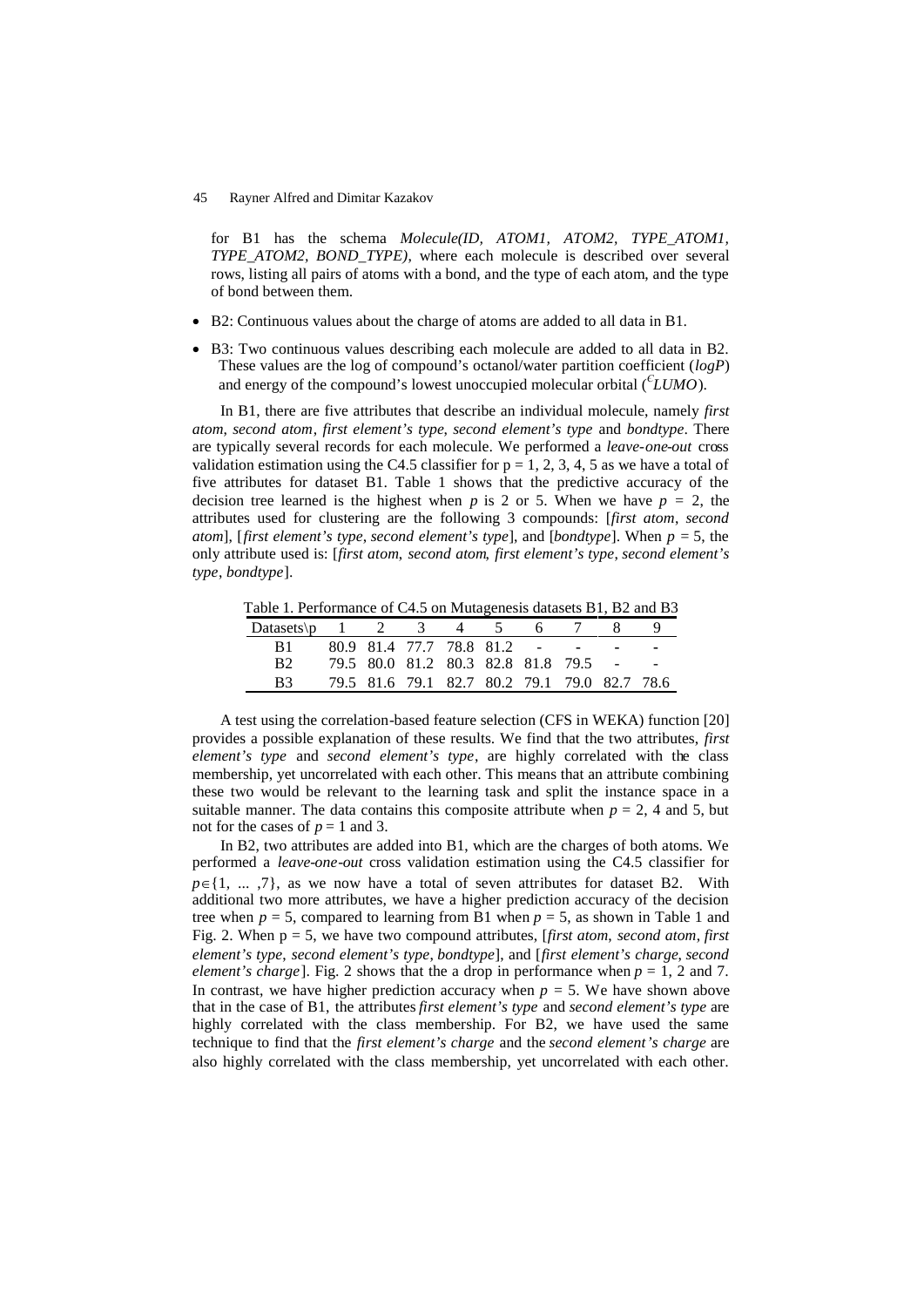This explains the higher prediction accuracy for B2 and  $p = 5$ , as in this case 2 useful compound attributes are formed: [*first element's type*, *second element's type*] and [*first element's charge*, *second element's charge*].

In B3, two more attributes are added to the existing dataset B2, and we now have the following row of attributes: [*first atom*, *second atom*, *first element's type*, *second element's type*, *bondtype*, *first element's charge*, *second element's charge*, *logP*,  $\epsilon$  *LUMO*]. Fig.2. indicates that the prediction accuracy of a *leave-one-out* cross validation of C4.5 is the highest when  $p = 4$  and 8. When  $p = 4$ , we have the following compound attributes [*first atom*, *second atom*, *first element's type*, *second element's type*], [*bondtype*, *first element's charge*, *second element's charge*, *logP*] and, finally [ *Є LUMO*]. Each of the first two subsets of attributes contains a pair of attributes that are highly correlated with the class membership. Again, this can be used to explain the high prediction accuracy for a leave-one-out cross validation of C4.5 when  $p = 4$ with dataset B3.

Table 2 shows the DARA+C4.5 performance in the case of the mutagenesis dataset, using leave-one-out cross-validation and the J48 implementation of C4.5 [20]. The results show that (1) *there is no other algorithm that outperformed ours on all datasets*, and (2) *for each of the other algorithms listed in the table, there is a dataset on which our algorithm performed better.* For instance, our approach outperforms RDBC when all available tables are used. Unlike RDBC, our approach computes the distance between two different objects based on the representation of its instances (concatenated attributes). As a result, for each cluster, we can find the representations (by taking the representation with highest weight) that best describe the clusters and these representations can be used as an interpretable rules for clustering or classifying unseen objects with multiple instances.



Fig. 2. Leave-One-Out CV Estimation Accuracy on Mutagenesis (B1, B2, B3)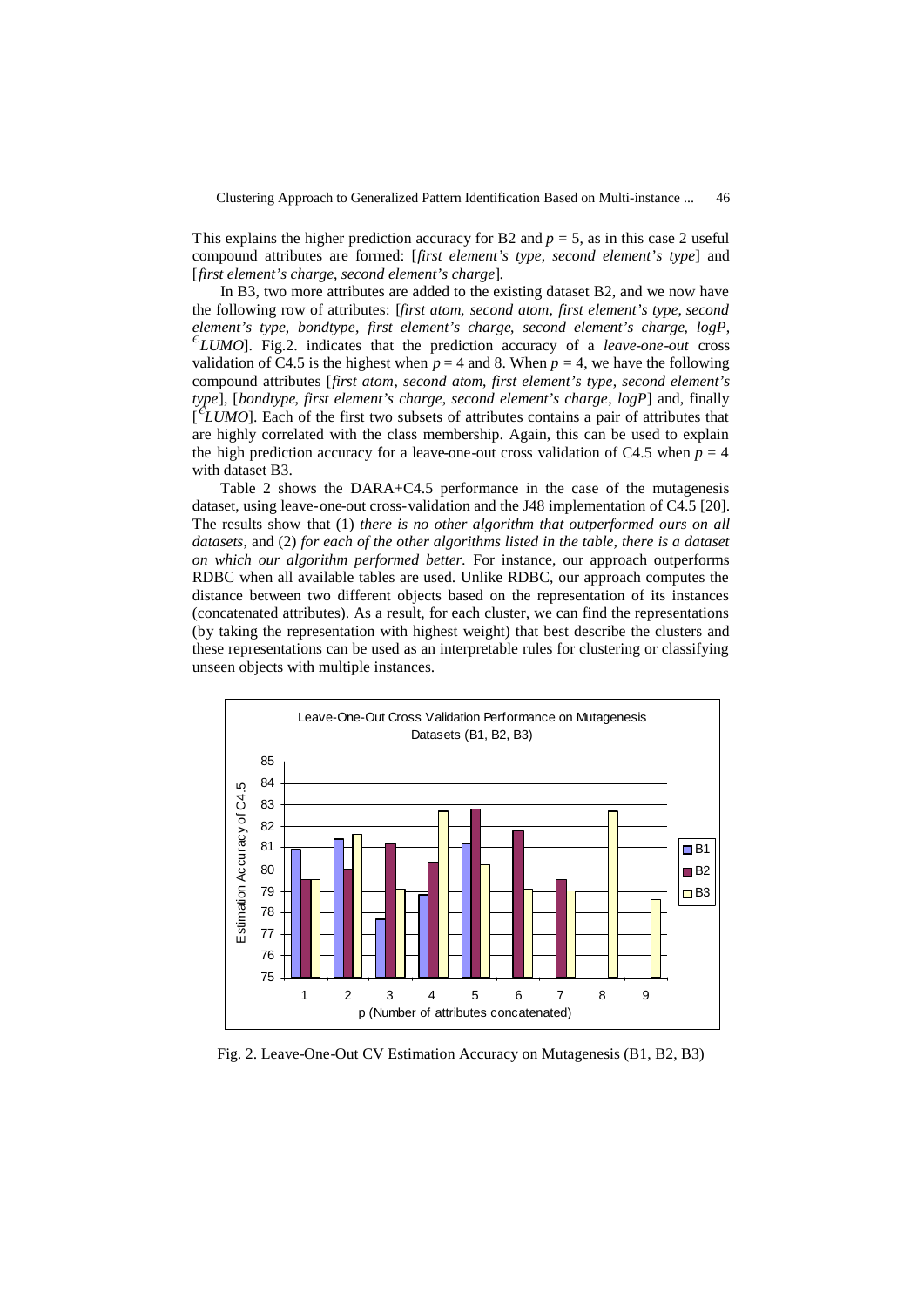Table 2. Comparison of performance accuracy on Mutagenesis Dataset

|                  | Mutagenesis |     |     |  |  |  |
|------------------|-------------|-----|-----|--|--|--|
| Algorithms       | R1          | R2  | B3  |  |  |  |
| PROGOL [22]      | 76%         | 81% | 83% |  |  |  |
| <b>FOIL</b> [10] | 83%         | 75% | 83% |  |  |  |
| <b>TILDE</b>     | 75%         | 75% | 85% |  |  |  |
| RDBC [16,17]     | 83%         | 84% | 82% |  |  |  |
| DARA [18,19]     | 81%         | 83% | 83% |  |  |  |



Fig. 3. A target table is associated with multi-level of *one-to-many* relationship of non-target tables (NT: Non target table, T: Target table).



Fig. 4. A target table is associated with a multiple number of *one-to-many* relationships of non-target tables (NT: Non target table, T: Target table).

# **5. Conclusion**

This paper presents an algorithm transforming datasets in a multi-relational setting into a vector space model that is suitable to clustering operations, as a means of aggregating or summarizing multiple instances. We carried out an experiment that clusters the objects in a multi-relational setting based on the patterns formed. The results show that varying the number of concatenated attributes *p* before clustering has an influence on the predictive accuracy of the decision tree learned by the C4.5 classifier. We have found that an increase in accuracy coincides with the cases of grouping together attributes that are highly correlated with the class membership. However, the prediction accuracy is degraded when the number of attributes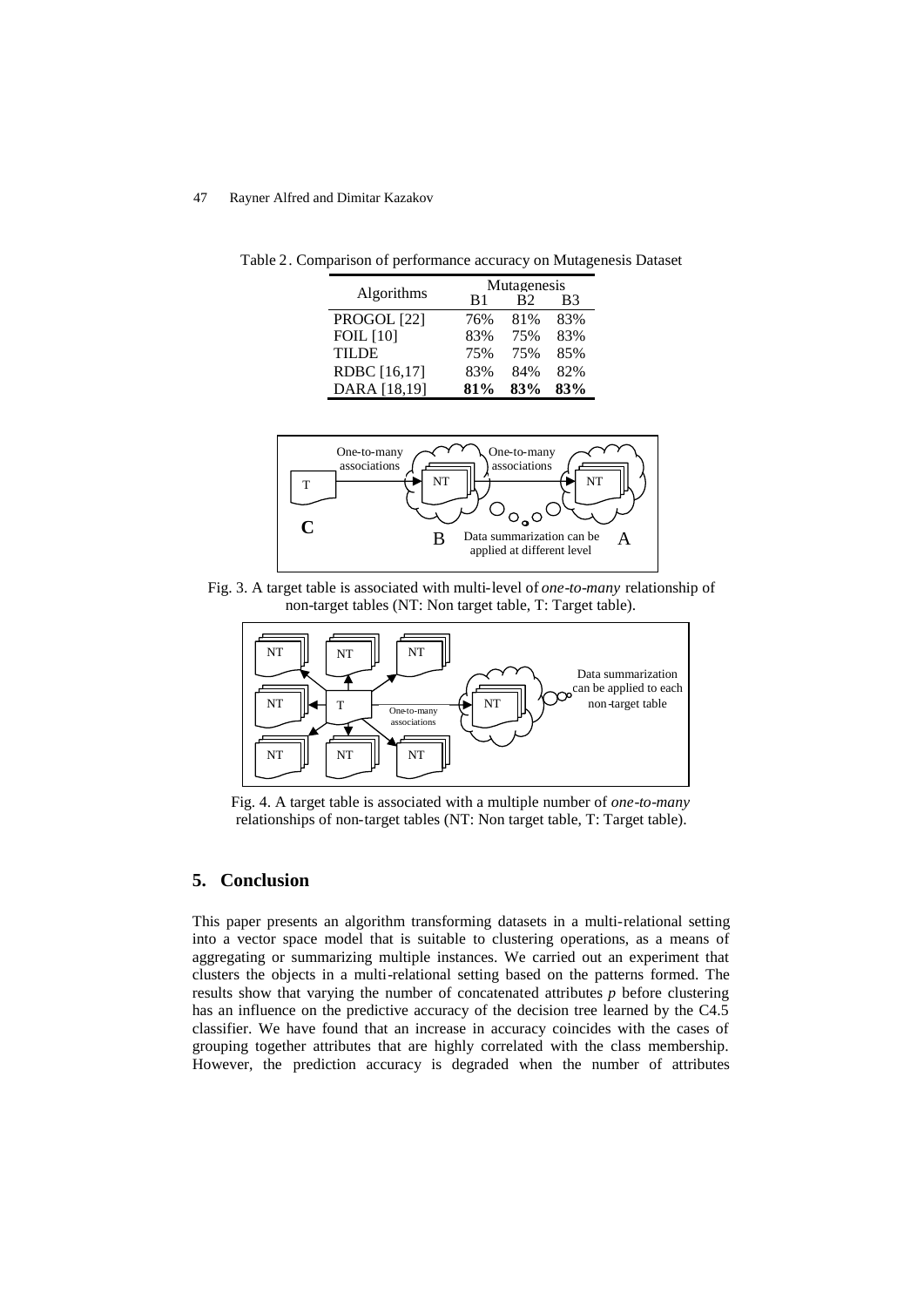concatenated is increased further. The results indicate that limiting the number of attributes may be desirable. At the same time, it is beneficial to combine attributes that are highly correlated with the class membership together. In this study, keeping the number of concatenated attributes *n* relatively small (e.g.  $n \leq 5$ ), results in the best performance in terms of prediction accuracy as measured by *leave-one-out* crossvalidation of the C4.5 decision tree.

Finally, the results show that data summarization performed by DARA, can be beneficial in summarizing datasets in a complex multi-relational environment, in which datasets are stored in a multi-level of *one-to-many* relationships (i.e., tables, see Fig. 3), and also in the case of datasets stored in more than one one-to-many relationships with non-target tables (see Fig. 4). These are some of the areas that need further investigation. Since data summarization can be applied at a different level, this approach is scalable. For instance, in Fig. 3, one may perform the data summarization in B first, so that table A and B can be joined easily, before table B can be summarized in order to learn data stored in table C. Another area that needs further investigation is whether data summarization can be improved by applying a feature selection algorithm (CFS) based on a genetic algorithm to search for good subsets of attributes from multiple tables and create instances from these subsets of attributes in order to improve the prediction accuracy.

# **References**

- 1. S.H. Muggleton and L. DeRaedt. Inductive Logic programming: Theory and Methods. *The Journal of Logic Programming*, 19 & 20:629-680, May 1994.
- 2. S. Kramer, N. Lavrač and P. Flach. Propositionalization approaches to relational data mining. In S. Džeroski and N. Lavrač, editors. *Relational Data mining*. Springer-Verlag, 2001. ISBN 3540422897.
- 3. D. Wettsschereck and T.G. Dietterich. An experimental comparison of the nearestneighbor and nearest-hyperrectangle algorithms. Machine Learning, 19(1):5-27, 1995.
- 4. T.G. Dietterich, R.H. Lathrop and T. Lozano-Perez. Solving the multiple instance problem with axis-parallel rectangles. Artificial Intelligence, 89(1-2): 31-71
- 5. D.W.Aha, D.Kibler, and M.K. Albert. *Instance-based learning algorithms*. Machine Learning, 6(1):37-66, Jan, 1991.
- 6. T. Horvath, S. Wrobel, and U. Bohnebeck. Relational instance-based learning with lists and terms. *Machine Learning*, 43(1):53-80, 2001.
- 7. W. Emde and D. Wettschereck. *Relational instance-based learning*. In L.Saitta, editor, Proceedings of the 13<sup>th</sup> International Conference on Machine Learning, pages 122-130. Morgan Kaufmann, 1996.
- 8. G. Salton, A. Wong, and C.S. Yang. 1975. A vector space model for automatic indexing. *Communications of the ACM*, 18:613–620.
- 9. S. Džeroski and N. Lavrač, editors. *Relational Data mining*. Springer-Verlag, 2001. ISBN 3540422897.
- 10. A. Srinivasan, S. Muggleton, R. King. Comparing the use of background knowledge by inductive logic programming systems. In *Proceedings of the 5th International Workshop on Inductive Logic Programming*, 1995.
- 11. A. Srinivasan, R.D. King, D.W. Bristol, An Assessment of ILP-Assisted Models for Toxicology and the PTE-3 Experiment, In *Proceedings of ILP '99*, 1999
- 12. T. Hofmann, and J.M. Buhnmann, Active data clustering. In *Advance in Neural Information Processing System*, 1998.